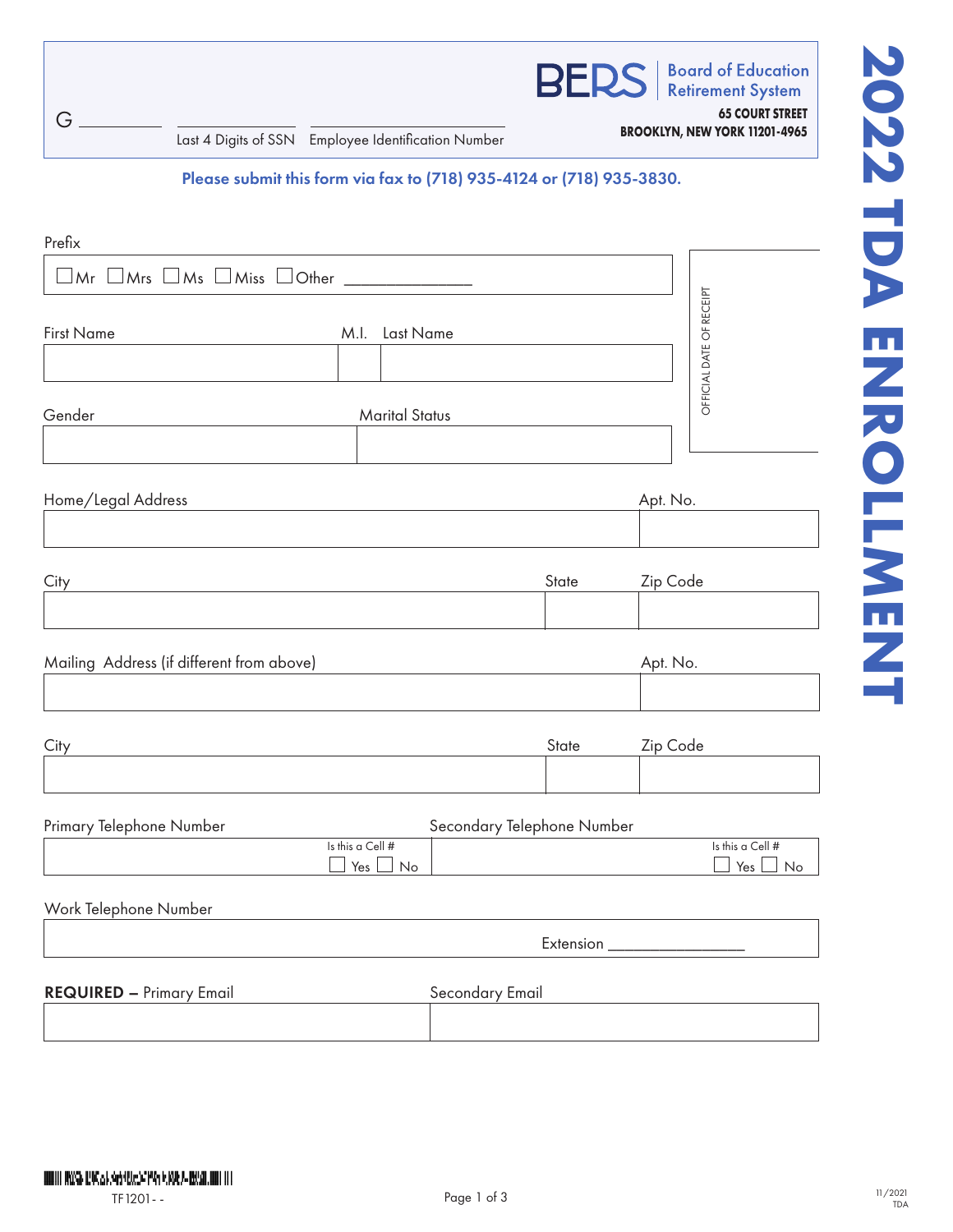**BERS** 

**Board of Education Retirement System** 

**65 COURT STREET BROOKLYN, NEW YORK 11201-4965**

Last 4 Digits of SSN

Employee Identification Number

### CONTRIBUTION RATE

 $G<sub>-</sub>$ 

You may contribute between 1% and 85% of your salary to the TDA Program. Your TDA deductions are based on your contribution rate. Any increase in your pay will result in a higher dollar amount deducted from your paycheck.

|  | о |
|--|---|
|  |   |

| <b>CONTRIBUTION ALLOCATION</b>                                                                 |     |      |
|------------------------------------------------------------------------------------------------|-----|------|
| elect to invest my Contributions to the TDA Program as indicated on the right:<br><b>FIXED</b> |     | $\%$ |
| The Fixed and Variable portions must be elected in 5% increments and must total 100%. VARIABLE |     | $\%$ |
| <b>TOTAL</b>                                                                                   | 100 | $\%$ |

## ACKNOWLEDGEMENT

I hereby acknowledge that the above elections relating to my participation in the BERS Tax Deferred Annuity program are correct and confirmed with my signature below.

#### DO NOT SIGN OR DATE UNLESS IN FRONT OF A NOTARY

Signature: <u>Date: Date: Date: Date: Date: Date: Date: Date: Date: Date: Date: Date: Date: Date: Date: Date: Date: Date: Date: Date: Date: Date: Date: Date: Date: Date: Date: Date: Date: Date: Date: Date: Date: Date: Date: </u>

|                                                                         |                                                     | Affix official seal in the box below |
|-------------------------------------------------------------------------|-----------------------------------------------------|--------------------------------------|
| On this _______ day of __________________ in the year 20 _______        |                                                     |                                      |
|                                                                         |                                                     |                                      |
| to me known to be the individual described in and who executed the      |                                                     |                                      |
| foregoing document, and he (she) duly acknowledged to me that he        |                                                     |                                      |
| (she) executed the same, and the statements contained therein are true. |                                                     |                                      |
|                                                                         |                                                     |                                      |
|                                                                         |                                                     |                                      |
|                                                                         | Signature of Notary Public or Commissioner of Deeds |                                      |